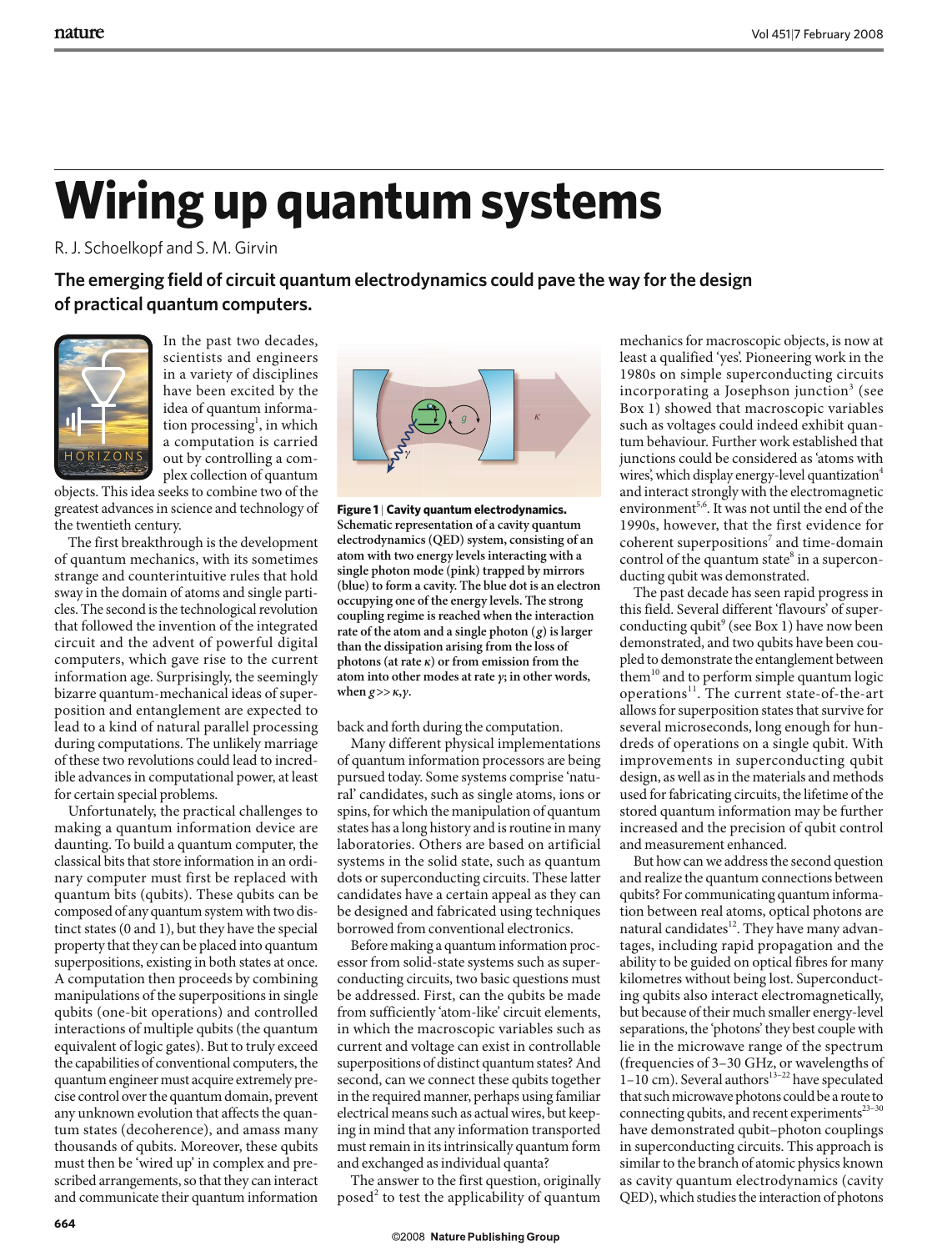and atoms at the quantum level. The new field, dubbed 'circuit QED', offers a tentative 'yes' to the second key question about whether we can create quantum devices with interconnected qubits.

Here we begin by discussing the physics of cavity QED with real atoms, and then introduce the analogous circuit QED system, in which microwave photons are coupled to superconducting qubits acting as artificial atoms. As we will see, the tight confinement of microwaves on a chip naturally leads to extremely strong 'atom–photon' coupling, offering new possibilities for fundamental experiments on the light–matter interaction and interacting quantum systems. After reviewing various experiments in circuit QED that have been performed to date, we will point out some of the outstanding issues and future directions for this rapidly progressing field.

## **An atom meets a photon**

Cavity QED<sup>31-33</sup> is the physicist's prototype system for studying the interaction of light and matter at the quantum level. At its simplest, it consists of a single atom with just two relevant quantum states, coupled to a single mode of the electromagnetic field, defined for example by a pair of mirrors (Fig. 1). A photon in the cavity, bouncing back and forth between the mirrors, can be absorbed by the atom; conversely, if the atom is excited, it can decay by emitting a photon into the cavity. The rate of this atom–light interaction  $(g)$  is proportional both to the dipole moment of the atom and to the electric field of the photon at the atom's location (see Box 2, overleaf). Unfortunately, in any real system, other undesired processes can take place, such as a loss of photons from the cavity (at rate  $\kappa$ ) resulting from imperfect mirrors, or the decay of the atom (at rate  $\gamma$ ) into other channels.

The 'strong coupling regime' of cavity QED is obtained when the rate of absorption or emission of a single photon by the atom is more rapid than any of the rates of loss  $(g \gg \kappa, \gamma)$ . In this case, an excited atom in an initially empty cavity will emit one (and only one) photon, which can then be trapped and reabsorbed again (at rate 2g), a phenomenon known as vacuum Rabi oscillations. The presence of the cavity has made the spontaneous emission from the atom, usually an irreversible process, into a coherent and reversible oscillation. Entering this regime dramatically reveals the quantum nature of the electromagnetic field, allows the experimenter to make and measure non-classical states of light, and makes experiments in nonlinear optics possible at the level of a single photon. In the language of quantum computation, strong coupling means that quantum information can be exchanged back and forth between the atom and the photon many times before it is lost for ever.

The challenge for realizing strong-coupling cavity QED is to maximize the vacuum Rabi frequency (see Box 2) while simultaneously minimizing the decay  $(\kappa, \gamma)$ . Obviously, it

In a superconductor well below its transition temperature, electrons are strongly bound together in 'Cooper pairs', enabling electrical signals to propagate with very low dissipation. Superconducting qubits are based on Josephson junctions, which are made by two pieces of superconductor separated by an insulating layer thin enough to allow tunnelling of Cooper pairs (**a**). A Josephson junction is usually denoted in circuit diagrams as a box with a cross (**b**).

A dissipation-free supercurrent can then flow through the junction, which turns out to be equivalent to a nonlinear inductor $10$ . The physical realization of the junction (**c**), with two electrodes separated by an insulator, makes an LC circuit (a capacitor, C, and inductor,  $L_{\nu}$  in parallel), which is the electrical equivalent of a harmonic oscillator.

The Josephson junction is a very special oscillator, however, as it combines nonlinearity with low dissipation. The nonlinearity

helps to have an atom that is a strong emitter, with a large dipole moment. To enhance the coupling further, the photon's energy should be confined in the smallest cavity possible, so that the corresponding electric fields are spread over the minimum volume. Equivalently, one can imagine that the mirrors act to reflect the photon past the atom repeatedly, giving many chances for the interaction to take place. At the same time, the atom should be as decoupled as possible from other influences, and the

©2008 Nature Publishing Group

means that the energy levels can be anharmonic (not regularly spaced) and, with the right circuit configuration, two low-lying states can be obtained that are sufficiently separated from the others so that the junction can be treated as a quantum twolevel system, or a qubit. The typical energy separation is large enough to probe at millikelvin temperatures in cryogenic refrigerators.

Three main 'flavours' of superconducting qubit have been used, classified according to the variables by which they are controlled and excited. The simplest qubit is the charge qubit (**d**), or Cooper-pair box, which consists of an isolated Josephson junction placed between the plates of a capacitor. Applying a voltage ( $V_g$ ) to the capacitor ( $C_g$ ) induces a charge difference between the two sides of the junction. Alternatively, one can say that the qubit responds to electric fields.

The second type is the flux qubit (**e**), consisting of a superconducting ring interrupted by one or more (often three, as here) Josephson junctions. A current through an external inductor generates a magnetic flux  $(\Phi_{\rm e})$  threading the loop, which induces clockwise or anticlockwise circulating supercurrents. This qubit couples to magnetic fields.

The third type of qubit is the phase qubit (**f**), consisting of a single Josephson junction connected to a current source. Current (*I*) flowing through the junction alters the phase difference between the two sides of the junction.

All three flavours of qubit have been used successfully, and the ability to make and control superpositions has been demonstrated. The typical lifetime of a quantum superposition is on the order of a microsecond, allowing hundreds of single-qubit operations. Experiments with two and three qubits coupled to each other, including the generation of entangled states and the operation of a conditional-NOT logic gate, have also been performed. **R.J.S. & S.M.G.**

cavity loss kept small. A further difficulty is the placement and trapping of a single atom at the desired location in the cavity.

Despite the obvious technical challenges, there are several examples of strong-coupling cavity QED using real atoms. For optical photons trapped between mirrors, the vacuum Rabi splitting, which indicates strong coupling, was first observed back in 1992 (ref. 34). Another approach $35-38$  uses 'Rydberg atoms', which are highly excited atomic states that have very large

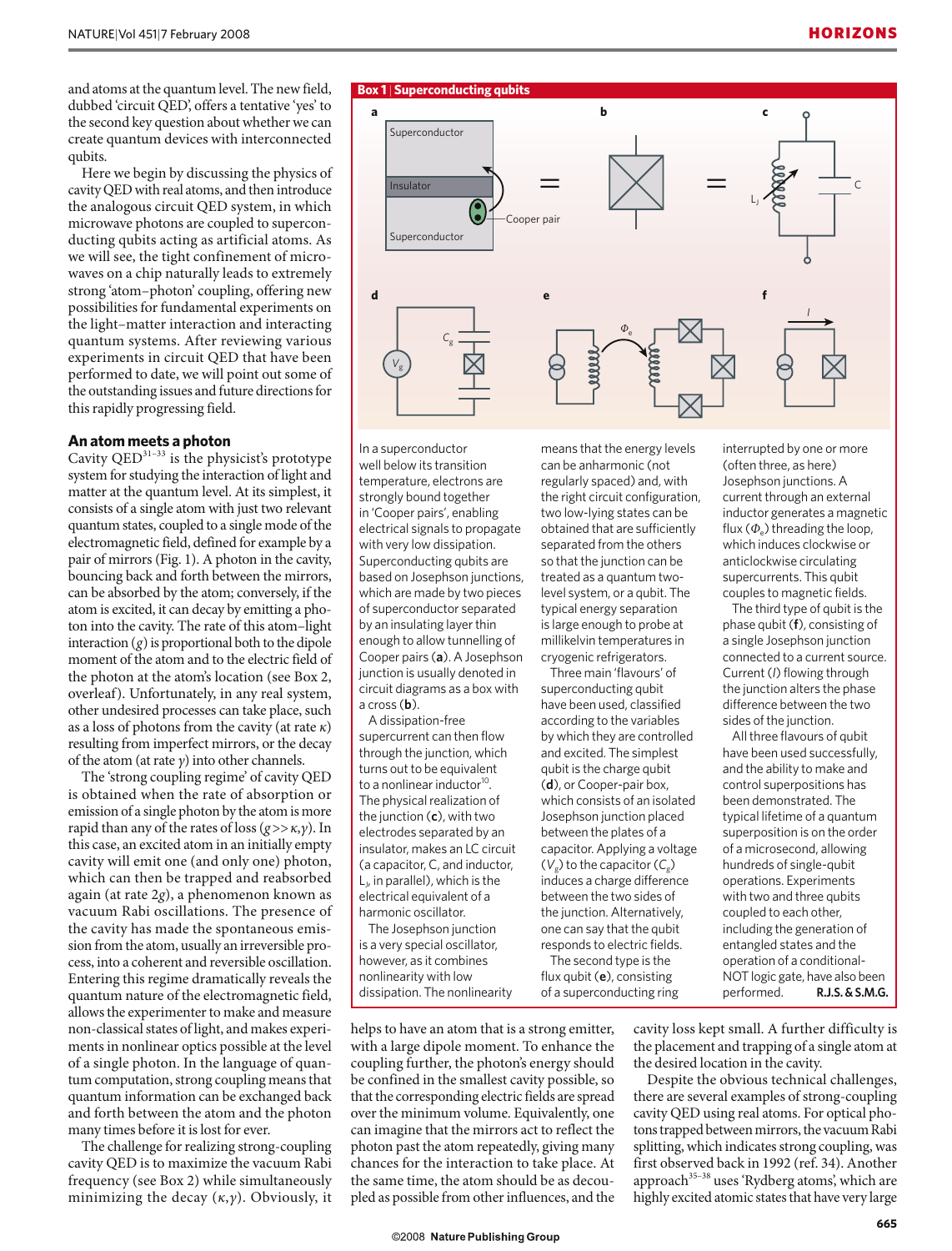# **Box 2** | **The fine-structure limit for cavity QED**

A simple calculation<sup>31,53</sup> shows that the coupling strength (the vacuum Rabi frequency) of an atom and a photon in cavity quantum electrodynamics (QED) has an upper limit given by fundamental constants. A photon excites the atom by moving one of its electrons into a larger orbit; the 'dipole moment' ( $d = eL$ , with units of charge  $\times$  distance, where *e* is the electron charge) is a measure of the size of the atom, and also determines how strongly the atom interacts with a given electric field. The vacuum Rabi frequency is thus given by  $g = dE_0/\hbar$ , where  $E_0$  is the rootmean-square electric field at the location of the atom due to vacuum fluctuations ( $\hbar$ is the Planck constant). The vacuum fluctuations exist in both electric and magnetic fields, and have an amplitude equal to that due to half a photon. A simple estimate of this electric field can be obtained by adding up the density of energy (ε<sub>ο</sub>Ε<sup>2</sup>/2) stored in the electric fields, which must be equal to half the energy of a photon (remembering that half of this energy is also stored in magnetic fields):

 $rac{\hbar \omega}{4} = \frac{\varepsilon_0}{2} \int E^2 dV = \frac{\varepsilon_0}{2} E_0^2 V$ 

where  $\varepsilon_0$  is the permittivity of free space,  $\omega$  is the transition

dipole moments and low energy transitions at  $\sim$  50 GHz. In this case, the photons are in the microwave domain and the cavity consists of a superconducting metallic box a few wavelengths (several centimetres) across. Other efforts have focused on strong coupling with semiconductor quantum dots as the emitters; these have the potential advantage of emitting at infrared wavelengths close to those used for telecommunication $39-41$ . The coupling of internal states of an atomic ion to its motion in a trap42,43 can also be understood as a realization of strong-coupling cavity QED, because it contains the same essential ingredients of a two-level system (the ion) interacting with a harmonic oscillator (the quantized motion of the ion, or phonons).

Many beautiful experiments have been done in the past two decades using these strongly coupled cavity QED systems, performing textbook demonstrations of fundamental quantum phenomena such as decoherence and entangle-

 $\lambda$ /2 *r* → *E* **LEE** 

units:

frequency in dimensionless

 $\frac{g}{\omega} = \left(\frac{L}{r}\right) \sqrt{\frac{e^2}{2\pi^2 \varepsilon_0 \hbar c}} = \left(\frac{L}{r}\right) \sqrt{\frac{2\alpha}{\pi}}$ 

we find that the dimensionless

fundamental physical constants of electromagnetism, the fine-

combination of the

structure constant  $\alpha = e^2/4\pi\varepsilon_0 \hbar c \sim 1/137$ , has appeared. The best situation is to arrange a cavity whose transverse size is small enough that the atom completely fills the transverse dimension (*L*/*r* ~ 1), and then the coupling can be several per cent. In comparison, because the three-dimensional cavities in either optical or microwave cavities have bigger sizes and the real atoms used have smaller dipole moments, the largest couplings possible so far have much smaller *g*/ω, on the order of 10<sup>-6</sup>. The large interactions achievable in the one-dimensional cavities of circuit QED make it easier to attain the strong-coupling limit. **R.J.S. & S.M.G.**

 $\overline{\phantom{a}}$   $\overline{\phantom{a}}$   $\overline{\phantom{a}}$   $\overline{\phantom{a}}$ 

 $\frac{2\alpha}{2}$ 

frequency of the atom/cavity and *V* is the volume of the cavity. Thus, the field strength increases as the volume of the cavity is decreased and the photon is more tightly confined. However, a typical three-dimensional cavity used with real atoms will have a volume that is many cubic wavelengths.

In circuit QED, we can use a one-dimensional transmission-line cavity, like the simple coaxial geometry shown here, which must be half a wavelength long but can be much smaller in the transverse direction, and have a volume,  $V = \pi r^2 \lambda / 2$ , much less than a cubic wavelength. This leads to a greatly enhanced field strength:

$$
E_0 = \frac{1}{r} \sqrt{\frac{\hbar \omega^2}{2\pi^2 \varepsilon_0 c}}
$$

where we have used the fact that the wavelength  $\lambda = 2\pi c/\omega$ and *c* is the speed of light. Multiplying this field strength by the dipole moment, we can express the vacuum Rabi

> ment. A spectacular recent achievement is the ability to perform quantum 'non-demolition' experiments, in which photons in a microwave cavity can be monitored without destroying them, revealing the progressive collapse of the wavefunction under successive measurements<sup>44,45</sup>. Other efforts have developed quantum 'applications', such as the creation of sources of non-classical light and single photons on demand<sup>46</sup>, or the detection of single atoms and the cooling and manipulation of their motion.

> The ability to control the interactions of atoms and single photons in a quantummechanical way has intriguing implications for quantum computation and communication. Photons in a cavity<sup>47,48</sup>, or phonons in an ion trap<sup>49</sup>, can be used to generate entanglement and make a 'quantum bus' to communicate quantum information between multiple atoms. But the technical difficulties of achieving sufficiently strong coupling, trapping many

atoms, and then individually addressing and controlling them, make it difficult at present to build large-scale quantum systems.

#### **Quantum optics on a chip**

Circuit QED is a more recent attempt to bring about strong coupling within an integrated superconducting circuit<sup>22</sup>. This approach offers the prospect of reaching an upper limit for strong coupling. Josephson-junction qubits (see Box 1) can play the role of the atom or the matter component, but how can we trap a photon on a chip? At the microwave frequencies emitted by superconducting qubits, photons can exist in three-dimensional form as standing waves in a metallic box a few wavelengths across, like those used in the Rydberg-atom experiments. In the world of electrical circuits, however, photons can also be understood as the quantized excitations of any electromagnetic resonator, including the simple combination of an inductor and a capacitor<sup>50</sup>. Such an electrical oscillator can in principle be much smaller than a wavelength in all dimensions, so that the 'photons' are confined very tightly indeed, and are effectively zero-dimensional. Another possibility is that photons are confined in one dimension and travel along a transmission line, not unlike the coaxial cable used for TV transmission. A key realization<sup>22</sup> was that strong coupling might be achieved as a result of the tight transverse confinement, while still having a long 'wire' that can transport signals from place to place.

An implementation of circuit QED using a transmission-line resonator whose electric fields are coupled to a superconducting charge qubit is shown in Figure 2a. A central superconducting wire running between two ground planes defines the transmission line. Gaps in the wire, placed an integer number of half-wavelengths (a few centimetres) apart, are the 'mirrors' used to form a cavity, which is the microwave version of the Fabry–Pérot geometry used in optics. The size and shape of the gaps controls the rate at which photons enter and leave the cavity, and the entire structure can be made using conventional microelectronic fabrication techniques. Such superconducting transmission lines have been extensively studied in the past. But recent experiments at temperatures close to absolute zero, where they are used as detectors for astrophysics $51,52$ , have shown that photons can make up to a million bounces before being lost (the 'cavity quality factor',  $Q$ , is  $10<sup>6</sup>$ ). This means that the losses are remarkably low — a gigahertz photon travels back and forth a total distance of 10 kilometres before being lost.

The qubit, an isolated Josephson junction, is placed between the wire and the ground planes, at or near an antinode of the standing wave of the voltage on the line, so it couples to the electrical fields of the transmission line. Exciting the qubit corresponds to transporting one or a few pairs of bound electrons (known as Cooper pairs) from one electrode of the junction to the other. This means that the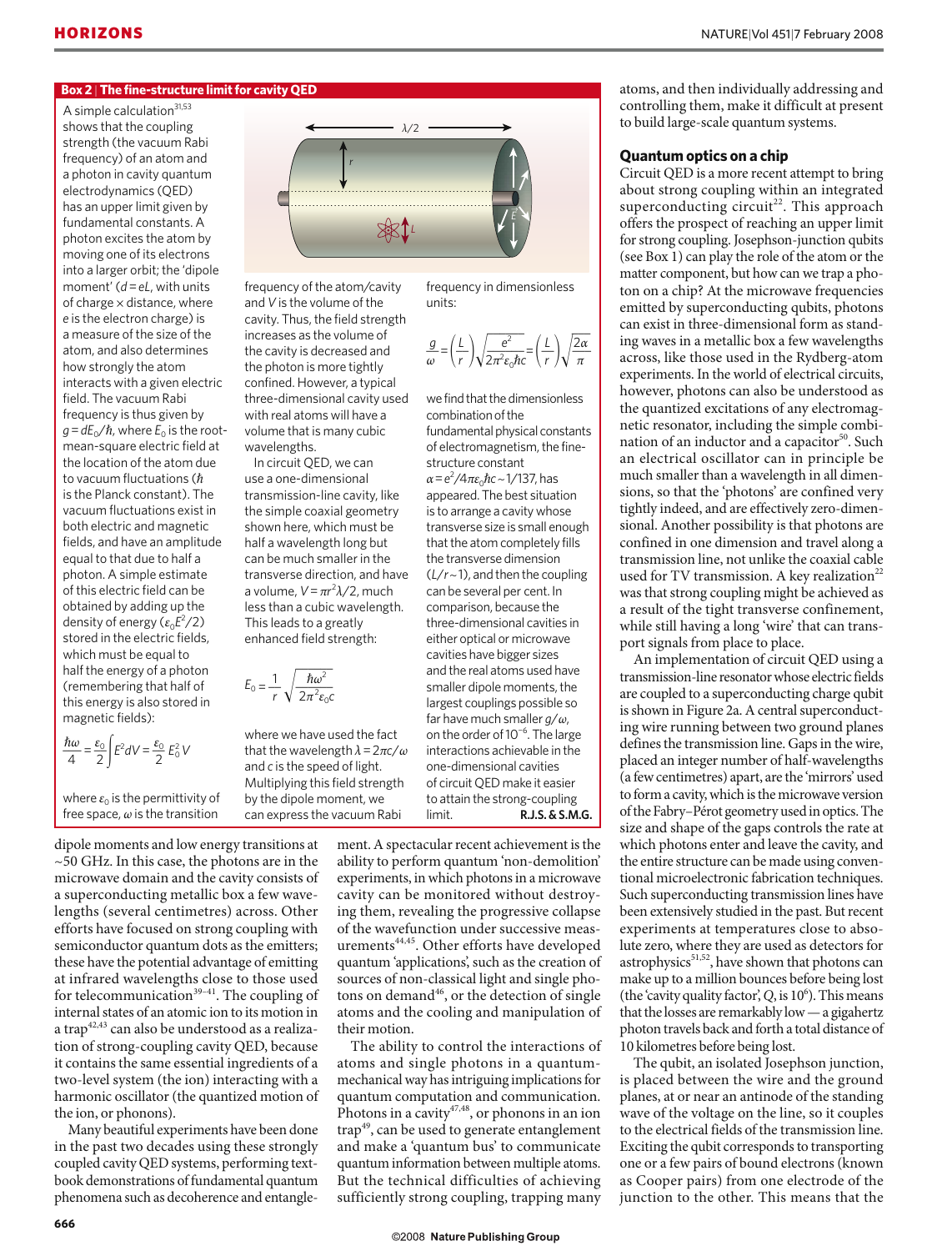dipole moment of this artificial atom is very large, often more than four orders of magnitude greater than the typical value for an electronic transition of a real atom. Because the qubit's size and shape are adjustable, the dipole coupling can also be engineered by having the atom essentially fill the transverse dimension of the cavity, which means that the vacuum Rabi frequency (expressed as a fraction of the photon frequency) approaches a maximum value<sup>53</sup> of a few per cent, set by the fine-structure constant (see Box 2). In comparison, the best values obtained so far using real atoms in either optical or microwave cavities are much smaller, of the order of one part in 10<sup>6</sup>. The very large interactions achievable in circuit QED make it easier to attain the strong coupling limit of cavity QED. Another advantage of circuit QED is that it avoids the difficulties of cooling and trapping the atom, as the qubit can be fabricated at precisely the desired location inside the cavity.

Several experiments with superconducting qubits in the past few years have accessed the regime of strong coupling, and have recapitulated many classic results from quantum optics. Strong coupling with circuit QED was first achieved in 2004 (refs 23, 24), and a device like that shown in Figure 2b has been used<sup>23</sup> to observe vacuum Rabi splitting in a solid-state, artificial system. When transmission through the cavity was measured when the qubit was tuned into resonance, two separate peaks (the vacuum Rabi splitting) could be resolved (see Fig. 3a, overleaf), corresponding to coherent superpositions of a single photon in the transmission line and a single excitation of the qubit. A more recent experiment<sup>54</sup> with an optimized qubit now approaches the fine-structure limit, with a dimensionless coupling strength of about 2.5%, yielding the large splitting shown in Figure 3b. Other experiments have observed vacuum Rabi oscillations in the time domain<sup>25</sup>

and demonstrated a maser based on a single artificial atom $30$ .

Circuit QED has also been used for quantum communication and coupling between qubits. A source of non-classical microwaves has been demonstrated, for example, in which single photons are produced on demand<sup>27</sup>. This experiment also showed that the quantum information contained in a superposition state of a qubit could be mapped onto the photon state, demonstrating the conversion between a standing and a flying qubit, a milestone for quantum computation. Finally, a cavity has been used to realize a solid-state quantum bus, with a quantum state being transferred from one qubit to another using a microwave photon as the intermediary. This last achievement was made simultaneously in experiments with phase qubits<sup>29</sup> and charge qubits<sup>28</sup>. Taken together, these experiments indicate that communication between small prototype systems of several qubits, wired together with photons and cavities, is possible. The combination of techniques and concepts from quantum optics, in conjunction with the technology for superconducting quantum circuits, is likely to lead to continued rapid progress.

The combination of circuit QED and experimental advances with superconducting circuits raises many interesting questions, and next we shall discuss some possible themes and areas for future work.

#### **New regimes of quantum optics**

As mentioned above, the relative coupling strength in circuit QED is many orders of magnitude greater than in the better-known versions of cavity QED with real atoms. This means that less-familiar, higher-order effects can have a noticeable influence. One example is the dispersive, or off-resonant, case, in which the qubit and the photon interact without the photon being absorbed. In the 'strong dispersive regime' in circuit QED<sup>26</sup>, this interaction, although roughly ten times smaller than the resonant case, is still larger than all sources of decoherence, a situation that has been accessed in only a few experiments with  $Rydberg atoms<sup>44,45</sup>$ . Circuit QED couplings can approach the limit where multiphoton effects, which are usually rare, play an important role. Other new phenomena include optical bistability of the cavity, in which the presence of a single atom makes the cavity oscillations strongly anharmonic, and causes the entanglement of multi-photon states. It is also possible to engineer strong photon–photon nonlinearities, based for example on the simultaneous interaction of two cavities with a single qubit.

What is the real limit on the strength of coupling? It should be possible to push coupling strengths beyond the fine-structure limit discussed above for electric fields. For instance, if the current in a transmission line is passed directly through a Josephson junction<sup>53</sup>, the relative coupling can be larger than unity ( $g > \omega$ , where  $\omega$  is the transmission frequency of the atom/cavity), so the photon and the qubit cease to be separate entities and the coupling cannot be considered as a perturbation. All these investigations could add significantly to the body of knowledge on the light–matter interaction already gleaned from cavity QED.

## **What are the limits of coherence?**

Perhaps the greatest outstanding problem with all solid-state implementations of quantum systems is how to minimize decoherence, the inevitable loss of quantum information owing to coupling to undesired degrees of freedom, and secure enough time to allow complex manipulations. In their roughly 10 years of existence, the coherence time of superconducting qubits has increased by a factor of almost 1,000 (from just nanoseconds to a few microseconds), but further improvements will



**Figure 2** | **Circuit QED devices. a, Schematic representation (adapted from ref. 22) of the circuit analogue of cavity quantum electrodynamics (QED), where a superconducting qubit (green) interacts with the electric fields (pink) in a transmission line (blue), consisting of a central conductor and two ground planes on either side. The cavity is defined by two gaps (the mirrors) separated by about a wavelength. The cavity and qubit are measured by sending microwave signals down the cable on one side of the cavity and collecting the transmitted microwaves on the output side.** 

**b, Micrograph of an actual circuit QED device that achieves the strongcoupling limit. It consists of a superconducting niobium transmission line on a sapphire substrate with two qubits (green boxes) on either side. The inset shows one of the superconducting Cooper-pair box charge qubits located at the ends of the cavity where the electric fields are maximal. The qubit has two aluminium 'islands' connected by a small Josephson junction. Changing the state of the qubit corresponds to moving a pair of electrons from the bottom to top (shown schematically).**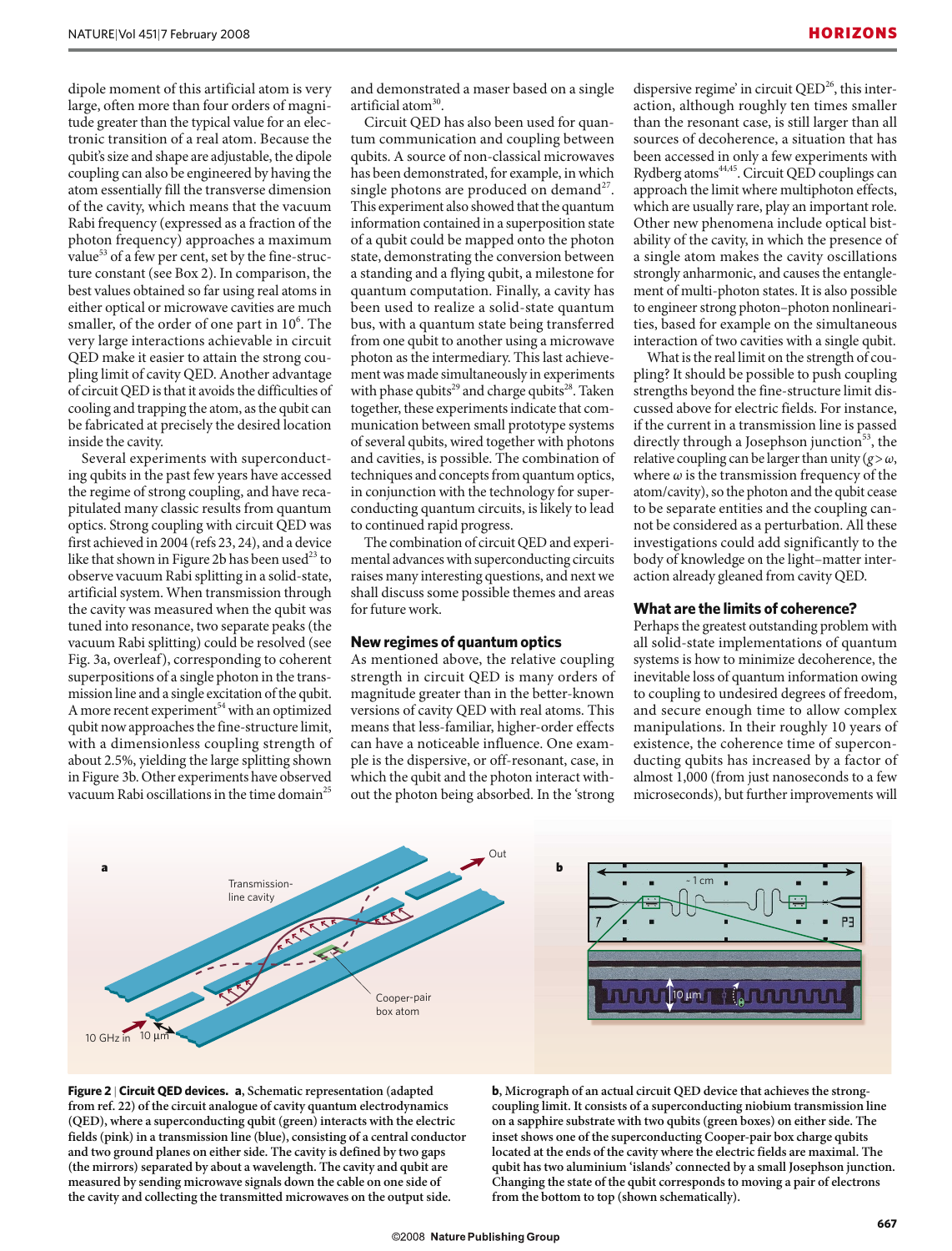be necessary. It is not yet clear whether materials, circuit designs or other, unknown factors will ultimately be the limiting factor.

Three-dimensional dielectric<sup>55,56</sup> and superconducting microwave resonators $57$ that can store photons for about a second or more already exist. But for the miniaturized, on-chip cavities used for circuit QED, demonstrated photon lifetimes are only about ten times longer than those of a qubit, perhaps tens of microseconds. Because superconducting qubits are actually rather similar to electrical resonators (with the extra ingredient of nonlinearity provided by a Josephson junction), making the lifetime of an on-chip, linear cavity effectively infinite can be viewed as a necessary, but not sufficient, step for making truly robust qubits. Indeed, this quest may teach us how to make better junctions and qubits<sup>58</sup>. If cavity lifetimes continue to exceed those of qubits, they might serve a useful role<sup>29</sup> as a 'quantum memory', where quantum information could be stored as photon superpositions. Because cavities can inherit a nonlinearity from coupling with a qubit, it may be useful to ask what the optimal amount of nonlinearity should be, and to imagine 'photonic qubits' in which energy is shared between linear and nonlinear elements in order to optimize coherence.

# **Wiring up elemental quantum objects**

We have so far confined ourselves to discussing the circuit QED interaction of superconducting qubits. There are, however, a large variety of elemental quantum objects with microwave transitions, which could in principle be coupled via transmission lines (Fig. 4). Qubits made from fundamental systems such as atoms or spins offer certain advantages, including perfect reproducibility (identical atoms have identical spectra) and longer coherence times, although they can be more difficult to integrate together. These include electric-dipole-coupled systems such as atoms



**Figure 3** | **Vacuum Rabi splitting. Observation of strong coupling and the fine-structure limit in a circuit. a, Measurement of the microwave transmission of a cavity like that in Fig. 2b (adapted from ref. 23). The appearance of two peaks in the transmission, as a result of vacuum Rabi splitting, indicates strong coupling. Without the qubit, a single transmission peak (dashed line) is observed. With the qubit tuned to match the cavity frequency, the qubit–cavity interaction mixes together the photon and qubit states, and the new eigenstates of the system are coherent superpositions that are symmetric and antisymmetric combinations of atom and photon. The decay rates of these half-atom/ half-photon superposition states is the average of the photon and atom decay rate, (***g***+***κ***)/2. Strong coupling is observed by starting with the system in its lowest energy state (with no photons and the atom in the ground state) and measuring the presence of two peaks separated by 2***g* **~12 MHz about the original cavity resonance. This splitting of the cavity resonance is akin to observing vacuum Rabi oscillations in the frequency domain. b, A more recent experimental result, showing a separation**  of the vacuum Rabi peaks by about  $2g/2\pi = 350$  MHz, in which  $g/\omega \sim 2.5$ %; the cavity decay rate is  $\kappa$ /2 $\pi$  ~800 kHz and the qubit decay rate is  $\gamma$ /2 $\pi$  ~200 kHz. This experiment approaches the fine**structure limit (see Box 2) for the maximal value of an electric dipole coupling.**

and molecules, or magnetic dipoles such as nuclear and electron spins, which each have their own advantages and disadvantages. They will all interact with the electric or magnetic fields of a photon if placed appropriately inside a cavity, but some will interact more strongly, and others will tend to have longer coherence times. Several approaches for building 'hybrid' quantum systems with both macroscopic, artificial components and microscopic, individual particle elements have been proposed recently<sup>59-61</sup>.

What would make the most ideal 'atom' in a circuit QED or a quantum device? There are various trade-offs, which can be viewed by arranging the systems in a rough hierarchy based on the 'size', or transition moment. In general terms, the larger the size, the higher the vacuum Rabi frequency, and the more rapidly the qubits can communicate via the cavity. But the coherence times of these systems tend to vary inversely, and what counts is the number of operations possible, which is essentially the ratio of coupling and decoherence rates. At one end of the spectrum are Rydberg atoms and superconducting qubits, which have micrometre-scale electric dipoles that can match the size of a typical superconducting cavity and approach the fine-structure limit with vacuum Rabi frequencies of hundreds of megahertz, although these have coherence times on the order of microseconds<sup>9</sup> to milliseconds<sup>60</sup>. In the middle are polar molecules, which are small compared with the cavity and would have correspondingly slower coupling rates, but their coherence times could be more than 1,000 times longer. At the other extreme are spins, which can have lifetimes of seconds but have coupling rates of around a hertz, which is probably too small to be practical. In many cases, ensembles of particles could be used to increase the coupling strength, but at the expense of losing nonlinearity.

Experimental efforts with these hybrid systems are now under way in several laboratories<sup>62,63</sup>. Another approach to communicating quantum information around a chip is to actually transport the qubits themselves. This is already being done for trapped ions based on microfabricated traps<sup>62,64</sup>. As well as being an approach to engineering quantum processors, all this work may lead to new ways to cool and manipulate quantum objects, and perhaps even to new kinds of spectroscopy and precision measurements. Manipulating rotational or hyperfine microwave transitions in atoms and molecules can influence the electronic transitions at optical wavelengths, which are accessible simultaneously. This might eventually lead to the possibility of transferring quantum information from a chip to an optical fibre. Such a quantum interconnect is a highly desirable feature for quantum repeaters and communication.

#### **Making a complex quantum state**

Through its ability to use photons to communicate between several qubits, circuit QED